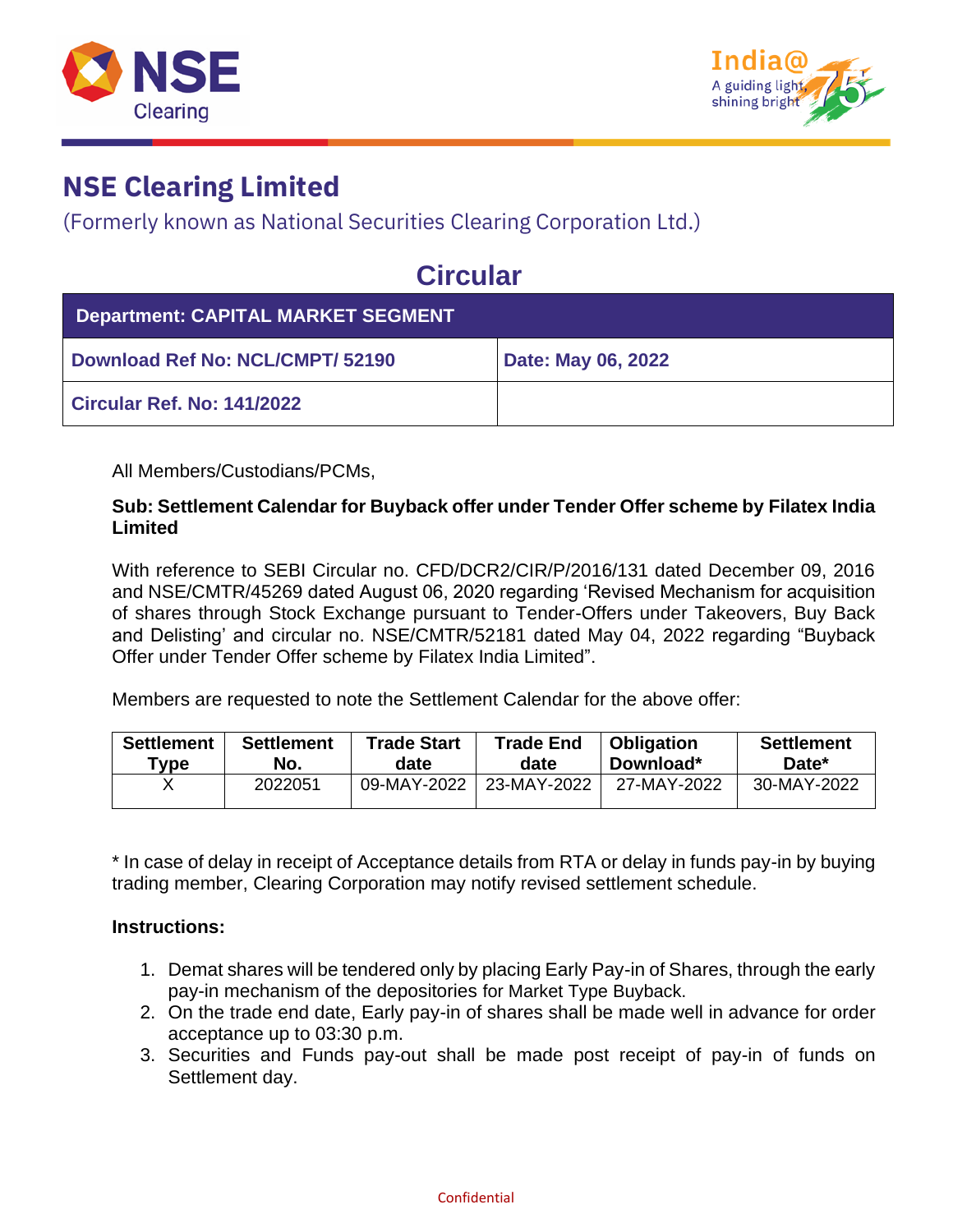



#### (Formerly known as National Securities Clearing Corporation Ltd.)

- 4. Tender Offer Acceptance Report will be provided to members detailing out the orders that are accepted, partially accepted and rejected. Reason codes for Rejection / Partial Allocation will also be provided in the report. The list of rejection reasons is provided in Annexure I.
- 5. The applicable Securities Transaction Tax (STT) shall be collected on respective settlement day.

For all other details, members are requested to refer to the scheme document as referred above in the first paragraph.

For any further clarifications and queries kindly contact the help desk team.

#### **For and on behalf of NSE Clearing Limited**

Archana Upadhye Chief Manager

| <b>Telephone No</b>          | Fax No       | Email id                   |
|------------------------------|--------------|----------------------------|
| Toll Free no: 1800 266 00 50 | 022-26598269 | securities ops@nsccl.co.in |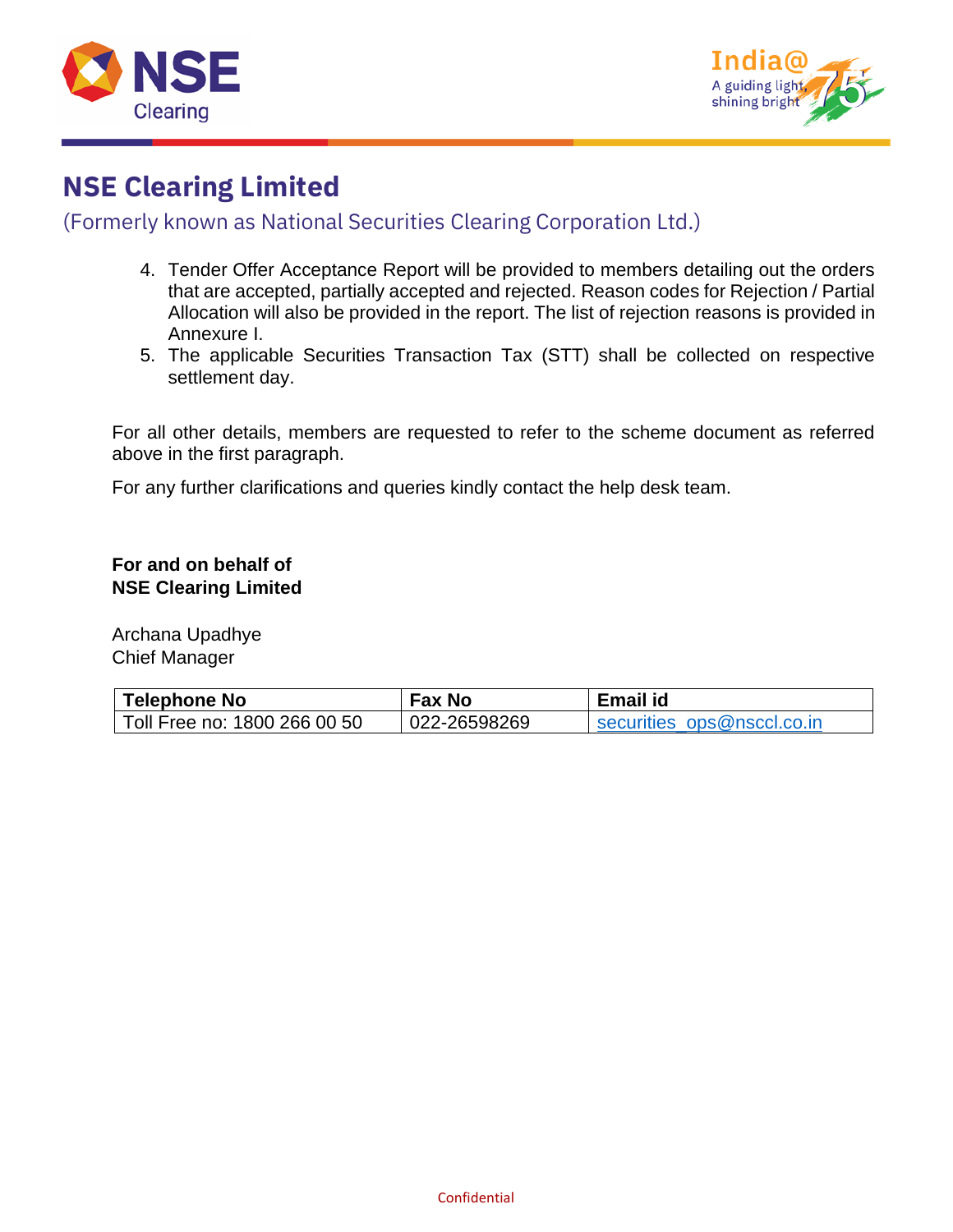



### (Formerly known as National Securities Clearing Corporation Ltd.)

#### **Annexure I**

**List of rejection code for partial or non-acceptance of orders in Tender Offer**

| <b>NSCCL</b> |                                      |                          |
|--------------|--------------------------------------|--------------------------|
| <b>CODE</b>  | <b>REASON</b>                        | <b>APPLICABILITY</b>     |
|              | JOINT HOLDER NOT SIGNED ON           | <b>ALL OFFERS</b>        |
| 01           | <b>TRANSFER DEED</b>                 |                          |
| 02           | OTHER COMPANY CERTIFICATE            | <b>ALL OFFERS</b>        |
|              | SIGNATURE DIFFER SOLE / FIRST        | <b>ALL OFFERS</b>        |
| 03           | <b>HOLDER</b>                        |                          |
|              | SIGNATURE DIFFER JOINT HOLDER        | <b>ALL OFFERS</b>        |
| 04           | /S                                   |                          |
| 05           | <b>TRANSMISSION NOT COMPLETED</b>    | <b>ALL OFFERS</b>        |
| 06           | TRANSFER DEED NOT RECEIVED           | <b>ALL OFFERS</b>        |
| 07           | <b>INVALID TRANSFER DEED</b>         | <b>ALL OFFERS</b>        |
|              | <b>MARKET PURCHASE</b>               | <b>ALL OFFERS</b>        |
| 08           | <b>WITHOUTVALID BROKER NOTE</b>      |                          |
|              | <b>ORIGINAL SHARE CERTIFICATE</b>    | <b>ALL OFFERS</b>        |
| 09           | <b>NOT RECEIVED</b>                  |                          |
|              | <b>DEATH CERTIFICATE NOT</b>         | <b>ALL OFFERS</b>        |
| 10           | <b>RECEIVED</b>                      |                          |
|              | <b>DEATH CERTIFICATE NOT</b>         | <b>ALL OFFERS</b>        |
| 11           | <b>ATTESTED</b>                      |                          |
|              | POA NOT REGISTERED WITH              | <b>ALL OFFERS</b>        |
| 12           | <b>REGISTRAR</b>                     |                          |
| 13           | <b>STOP TRANSFER</b>                 | <b>ALL OFFERS</b>        |
| 14           | <b>OLD SHARE CERTIFICATE</b>         | <b>ALL OFFERS</b>        |
|              | <b>ALLOTMENT ON PROPORTIONATE</b>    | <b>ALL OFFERS EXCEPT</b> |
| 15           | <b>BASIS</b>                         | <b>DELISTING</b>         |
|              | <b>SHARES NOT ELIGIBLE AS ON</b>     |                          |
| 16           | <b>RECORD DATE</b>                   | <b>BUY BACK OFFER</b>    |
| 17           | <b>DEMAT A/C &amp; NAME MISMATCH</b> | <b>BUY BACK OFFER</b>    |
|              | <b>EXCESS SHARES TENDER THAN</b>     |                          |
| 18           | <b>ELIGIBILITY</b>                   | <b>BUY BACK OFFER</b>    |
| 19           | <b>BIDDED ABOVE EXIT PRICE</b>       | <b>DELISTING OFFER</b>   |
| 20           | <b>DUPLICATE BID</b>                 | <b>ALL OFFERS</b>        |